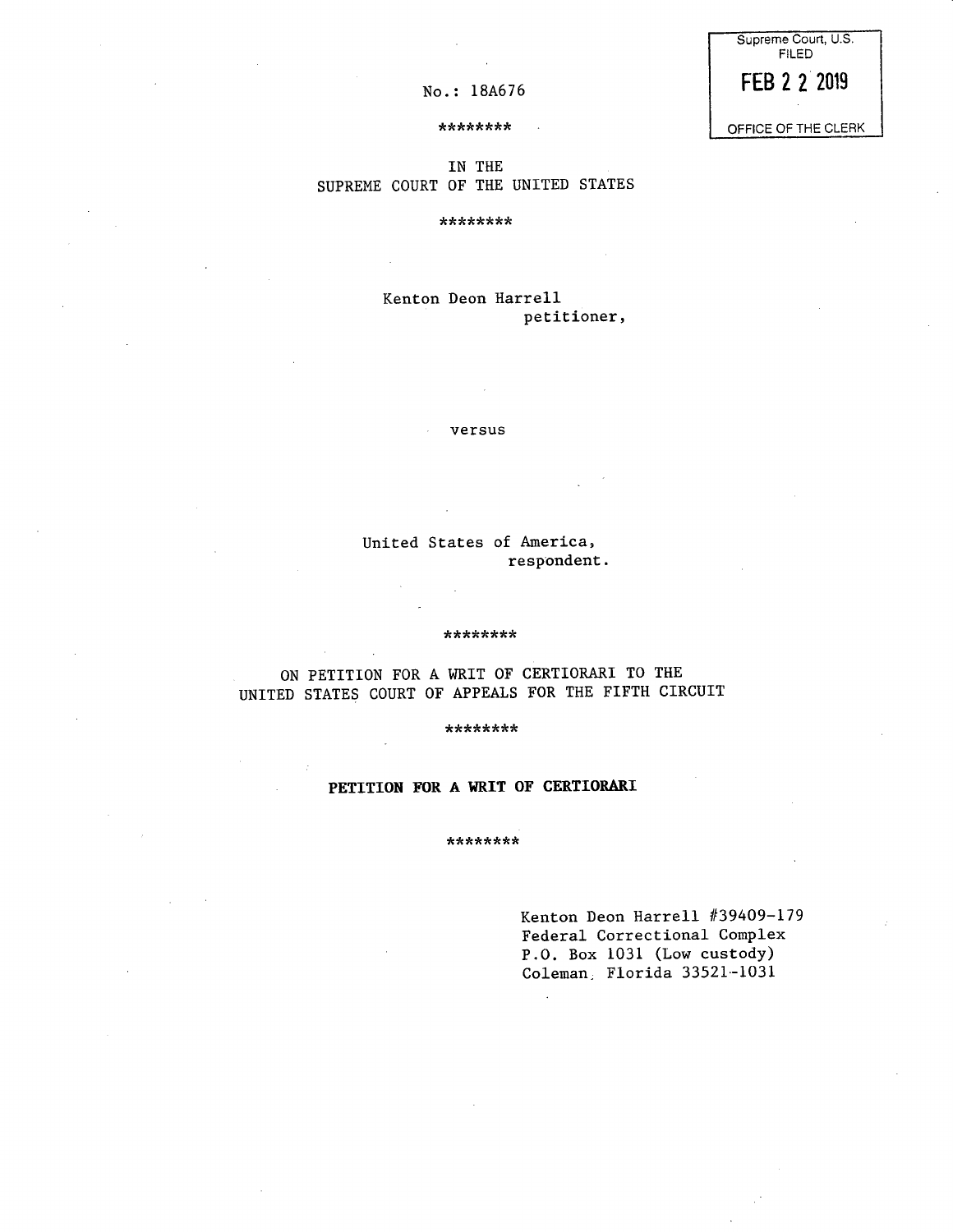### **QUESTION**

This Court's holding and 28 U.S.C. § 2255(b) require a § 2255 court to conduct an evidentiary hearing unless the record and filings conclusively prove that the move is not entitled to relief. Mr. Harrell alleged that his attorney's out-of-control-statements allegations entitle Mr. Harrell to an evidentiary hearing rather than summary disposition?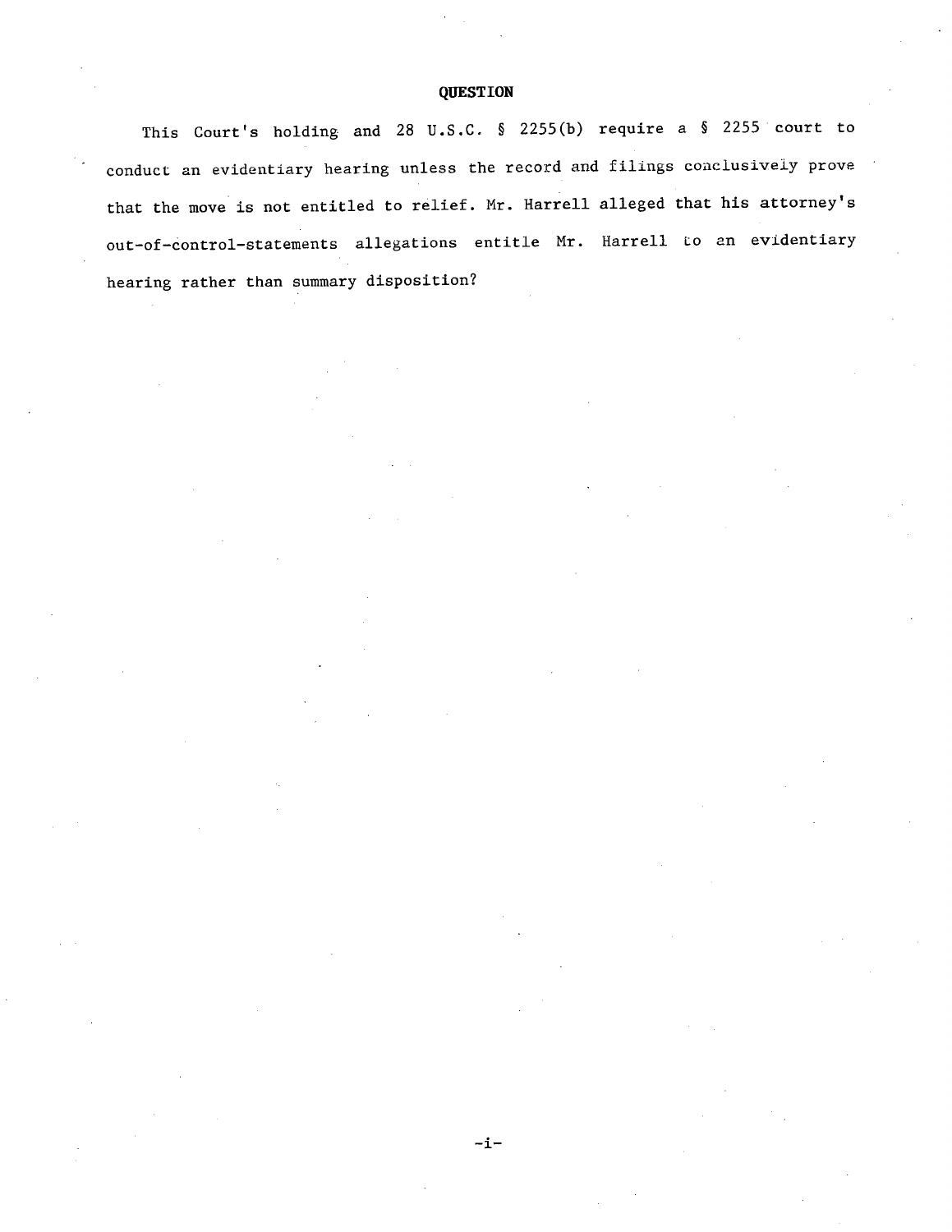# **LIST OF** PARTIES INVOLVED

All parties appear in the caption of the case on the cover page.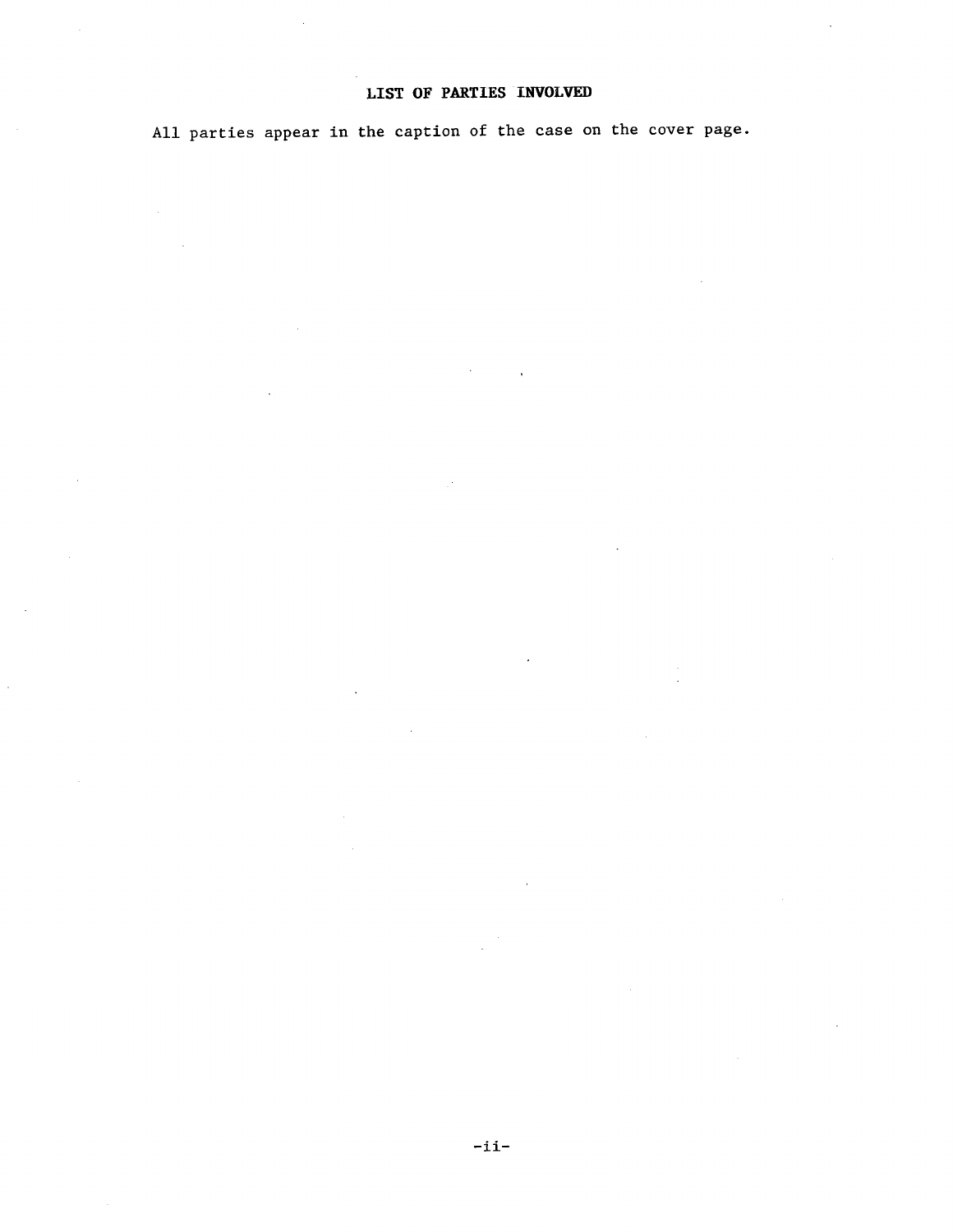### **TABLE OF CONTENTS**

| $\mathcal{L}(\mathcal{L}(\mathcal{L}))$ and $\mathcal{L}(\mathcal{L}(\mathcal{L}))$ . The contribution of the contribution of $\mathcal{L}(\mathcal{L}(\mathcal{L}))$ |
|-----------------------------------------------------------------------------------------------------------------------------------------------------------------------|
|                                                                                                                                                                       |
|                                                                                                                                                                       |
|                                                                                                                                                                       |
|                                                                                                                                                                       |
|                                                                                                                                                                       |
|                                                                                                                                                                       |
|                                                                                                                                                                       |

Appendices:

Appendix "1" Fifth Circuit Court of Appeals denial of the COA Appendix "2" District Court dismissal of the 28 U.S.C. § 2255 motion Appendix "3" This Court's grant of an extension time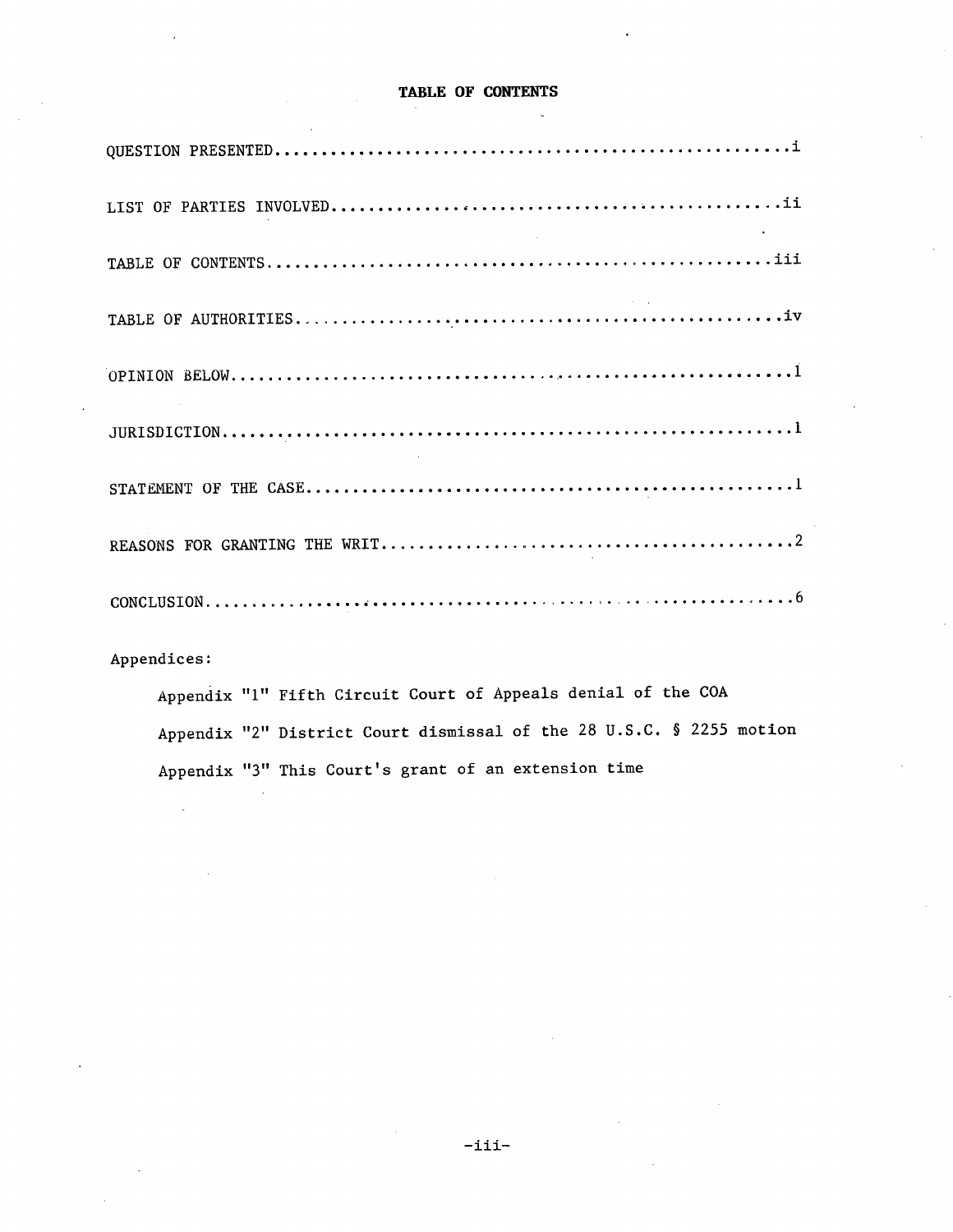### TABLE OF AUTHORITIES

| Cases:                       | Pages: |
|------------------------------|--------|
| Aron v. United States,       |        |
| Arredondo v. United States,  |        |
| Conaway v. Parks,            |        |
| Fontaine v. United States,   |        |
| Lafuente v. United States,   |        |
| Machibroda v. United States, |        |
| Townsend v. Sain,            |        |
| United States v. Jackson,    |        |
| Walker v. True,              |        |
| Other authorities:           |        |
|                              |        |
|                              |        |

 $\bar{\beta}$ 

 $\mathcal{A}^{\mathcal{A}}$  $\bar{z}$ 

 $\sim$   $\sim$ 

 $\frac{1}{2} \frac{1}{2}$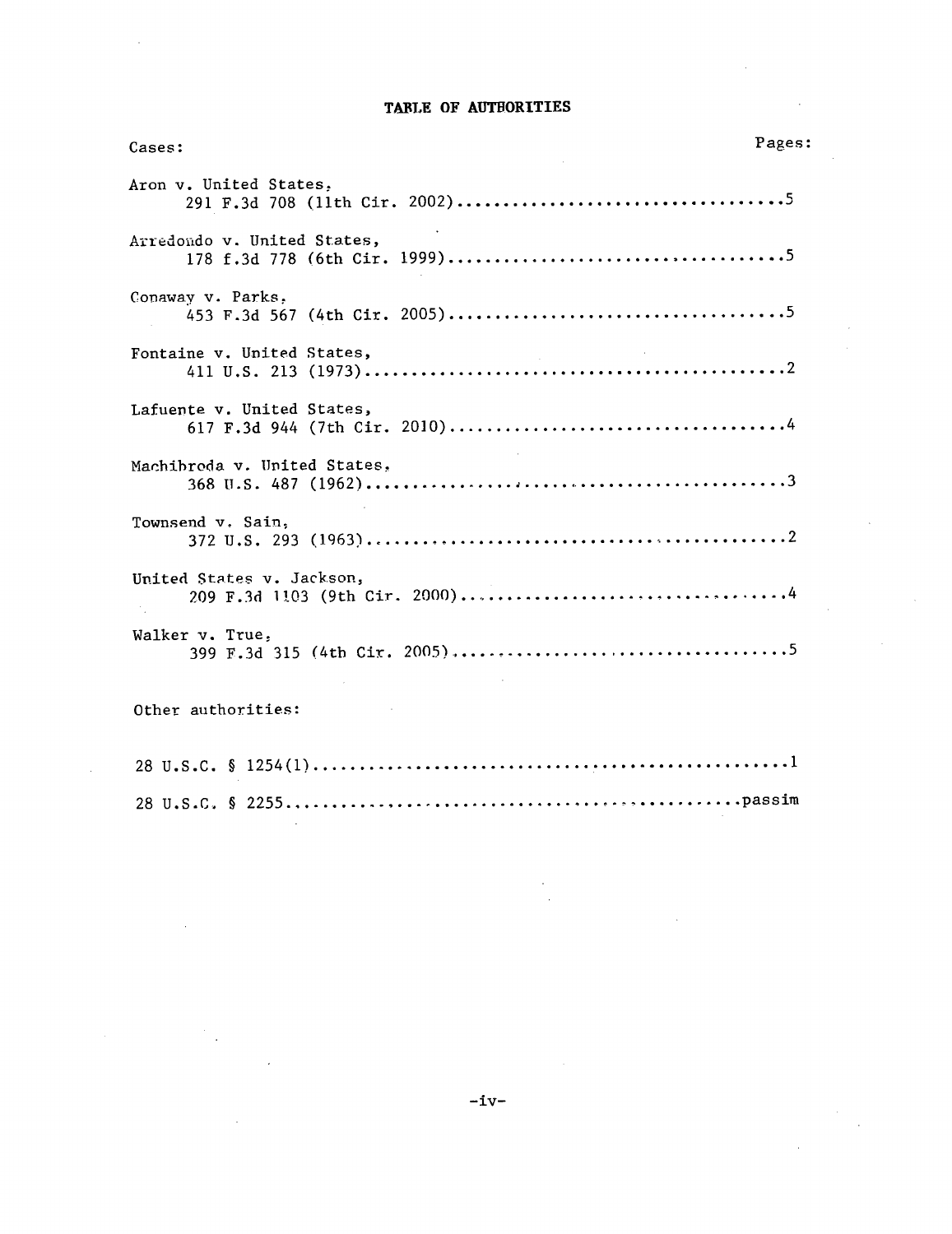#### **OPINIONS BELOW**

The opinion of the United States Court of Appeals for the Fifth Circuit denying the certificate of appealability (COA) appears at Appendix "1";

The opinion of the United States District Court for the Southern District of Texas, Houston Division dismissing the 28 U.S.C. § 2255 motion appears at Appendix "2"; and

the grant by this Court (Justice Alito) up to and including February 25, 2019, appears at Appendix "3".

### **JURISDICTION**

The date on which the Fifth Circuit Court of Appeals decided Mr. Harrell's certificate of appealability was October 2, 2018. (Appendix **"1").** 

The date on which the United States District Court for the Southern District of Texas dismissed Mr. Harrell's 28 U S C § 2255 motion was June 14, 2017. (Appendix "2").

This Court extended the time to file a petition for a writ of certiorari up to and including February 25th, 2019. (Appendix "3").

This Court's jurisdiction is invoked under 28 U.S.C. § 1254(1).

### **STATEMENT OF THE** CASE (Procedural History)

In October 2014, the United States District Court for Southern District of Texas, Houston Division sentenced Kenton Deon Harrell to a term of 135 months of imprisonment for violation of 18 U.S.C. § 1951(a), conspiracy to interfere with commerce by robbery.

In October 2017, the United States Court of Appeals for the Fifth Circuit affirmed the district court's conviction and sentence. A petition for certiorari was denied in March 2016.

 $-1-$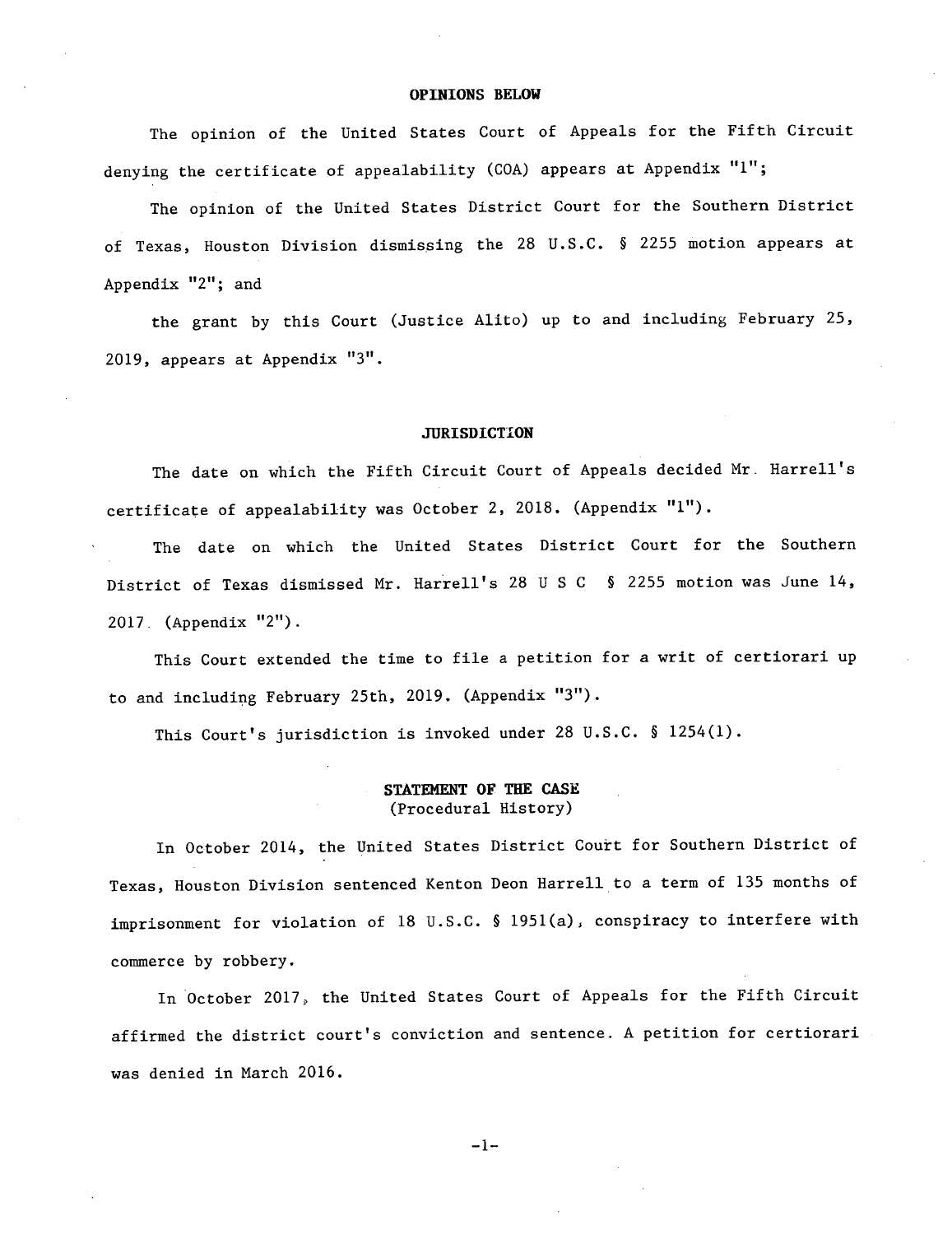Mr. Harrell filed a 28 U.S.C. § 2255 motion in September 2016. Thereafter, the government responded and Mr. Harrell filed a reply brief, In June 2017, the district court dismissed the § 2255 motion stating that; "He fails to show with competent evidence that the Government would have offered him a favorable plea agreement, that he would have accepted the plea agreement, and that he would have received less time in prison as a result of the plea agreement " (Appendix  $"2" p.4-5$ .

Thereafter, Mr. Harrell filed an application for a certificate of appealability (COA) and on October 2, 2018, the Fifth Circuit Court of Appeals denied the COA stating: "Harrell has not made the requisite showing ...we will not consider his newly raised claim that, but for counsel's purported ineffectiveness, he would have pleaded guilty without a plea agreement." (Appendix **"1",** p.2).

And, on December 31st, 2018, Justice Alito granted an extension of time up to and including February 25, 2019 to filed his petition for a writ of certiorari.

This petition ensues:

#### **REASONS FOR GRANTING** THE **WRIT**

**This Court** and **most circuits conclude that an evidentiary hearing must be conducted when a habeas claim results** from **events outside the courtroom and** *off*  **the record. The Fifth Circuit implicitly rejects that rule in denying Mr. Harell's S 2255 motion without a certificate of appealability, that is, without argument** and **briefing.** 

This Court's decisional authority and Congress's statutory mandate entitles a 28 U.S.C. § 2255 movant to an evidentiary hearing whenever the § 2255 movant's well-pleaded factual allegations would, if proven, warrant habeas relief. **28 U.S.C.** § **2255(b); Fontaine v. United States, 411** U.S. 213, 215 (1973); **Townsend v. Sam,** 372 U.S. 293 (1963).

$$
-2-
$$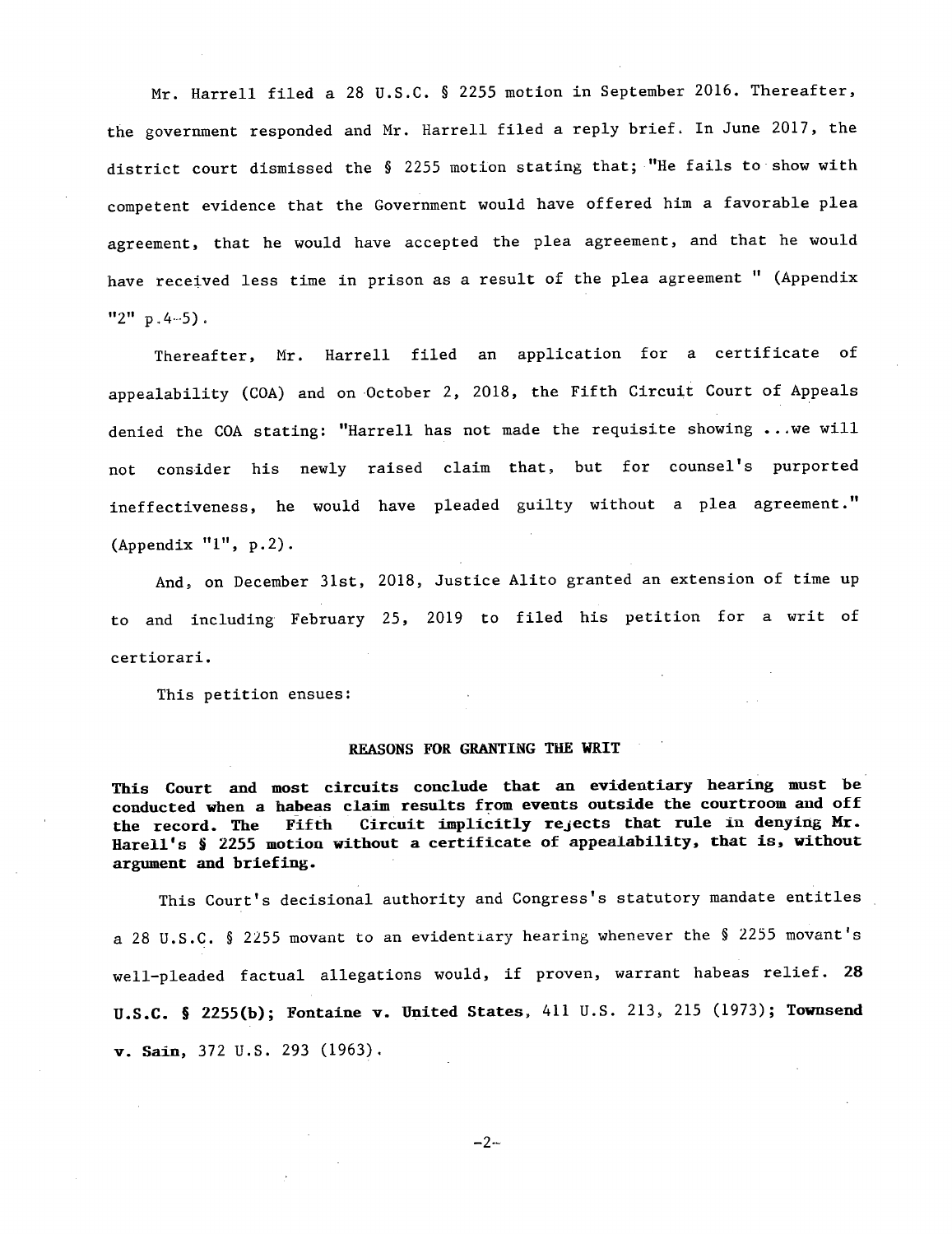In the courts below, and in the paragraphs that follow, Mr. Harell alleged his trial attorney's specific misadvice that caused him to reject a favorable plea agreement. This advice occurred outside the courtroom, yet neither the district nor the appeals court conducted an evidentiary hearing.

This Court explicitly identified that when a claim depends on "factual allegations outside the courtroom and upon which the record could, therefore, cast no real light[,]" then, generally, the issues raised by the § 2255 motion cannot be conclusively resolved by the motion and "files and records;" thereby requiring the habeas court to conduct an evidentiary proceeding. **Machibroda v.**  United States, 368 U.S. 487, 494-95 (1962).

In the proceedings below, Mr. Harrell alleged that his attorney gave him inaccurate advice that was directly material to his decision to reject a plea bargain and proceed to trial.

In the habeas context, a petitioner's allegations are presumed true until an attorney is appointed and an evidentiary hearing conducted. **Id.** The offspring rule is that an evidentiary hearing must be conducted unless the record conclusively refutes the allegations or the allegations are scientifically impossible. 28 **U.S.C. §2255(b).** 

Mr. Harrell's allegations involved advice provided by counsel outside of the courtroom, thus involving events, which were neither part of the record. And as such the law requires the district court to either conduct an evidentiary hearing or presume the allegations true. The district court did neither, and the appellate court's refusal to issue COA sanctioned the district court's departure from the law. See Machibroda v. **United States,** 368 U.S. at 494.

 $-3-$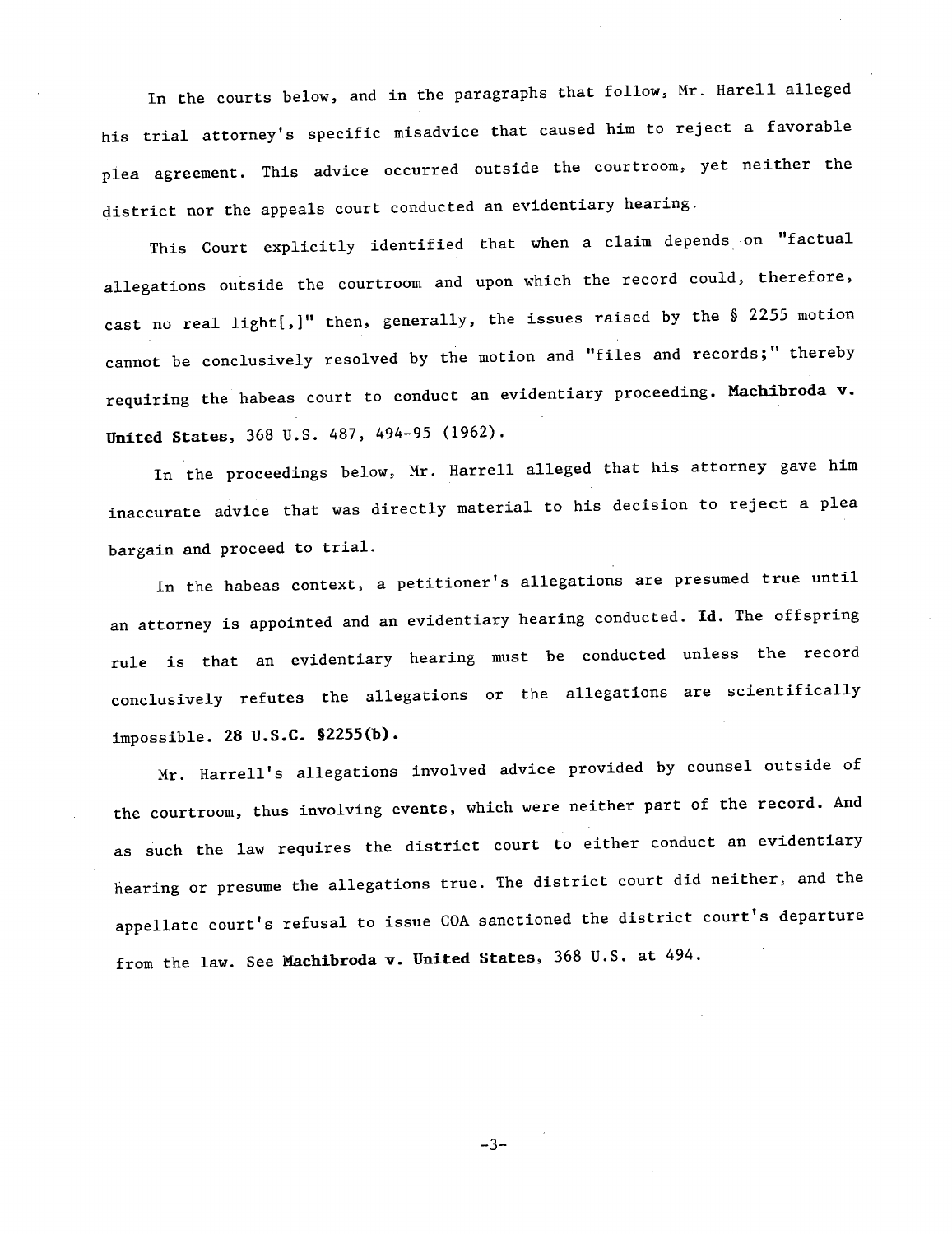#### Allegations

#### Mr. Harrell alleged:

- A. Trial Counsel misadvised him about the elements of the crime the government would need to prove at trial, particularly as to whether he alone could be convicted of a conspiracy. If he had known on person conspiracies were possible he would have pleaded guilty.
	- Relatedly, trial counsel did not tell Mr. Harrell that his  $B.$ admission to law enforcement were effectively a death knell to acquittal. And,
	- that he could have pleaded guilty without a plea agreement  $C_{\bullet}$ and received a 2 or 3 level reduction in punishment that is as low as 97 months.
	- Finally, if Mr. Harrell had been so advised then he would  $D.$ have pleaded guilty.

If these allegations are proven, then Mr. Harrell is entitled to have his conviction and sentence vacated, this fulfills the statutory (and decisional authority) requirements for an evidentiary hearing. By refusing to conduct an evidentiary hearing, the district court denied Mr. Harrell not only on his statutory right to prove his claims, but also his statutory right to be heard.

Virtually, every other circuit would find the district court's resolution of the motion debatable. See, e.g. **Lafuente v. United States,** 617 F.3d 944, 946- 47 (7th Cir. 2010)(per curiam)(district court abused discretion by denying §2255 motion "without discovery or a hearing"; "The petitioner's pro se motion, sworn statement, and corroborating evidence show that his allegations are plausible, and are sufficient to warrant further inquiry by the district court."); United States v. Jackson, 209 F.3d 1103, 1110 (9th Cir. 2000)(district court abused discretion in denying evidentiary hearing, given that "the motion, files and record in this case could not have shown conclusively that Jackson is not

-4-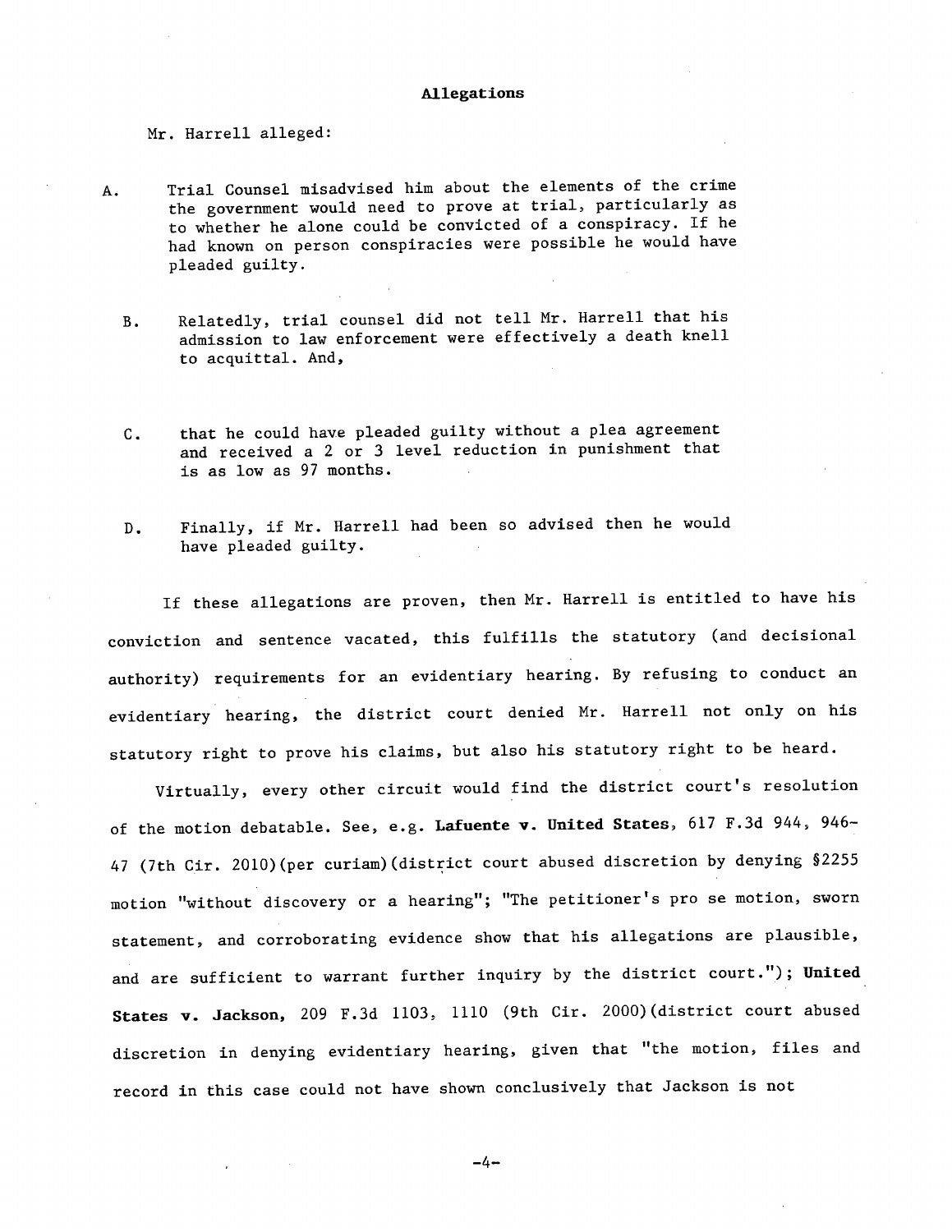entitled to relief"); **Arredondo v. United States,** 178 F.3d 778, 788-89 (6th Cir. 1999)(district court abused its discretion in refusing to hold evidentiary hearing on ineffective assistance claim, given that petitioner's allegation were not "contradicted by the record, inherently incredible, or conclusions rather than statements of fact"); Conaway v. Parks, 453 F.3d 567, 587 (4th Cir. 2005)(quoting Walker v. True, 399 F.3d 315, 319, n.1 (4th Cir. <sup>2</sup>005)("[i]n assessing, whether a federal habeas corpus petition was properly dismissed without an evidentiary hearing or discovery we must evaluate the petition under the standard governing motions to dismiss pursuant to Federal Rules of Civil Procedure 12(b)(6)... ."we [Court of Appeals] are obligated to accept a petitioner's well-pleaded allegations as true...."); **Aron v. United States,** <sup>291</sup> F.3d 708, 714, n.5 (11th Cir. 2002)("if the petitioner alleges facts that, if true, would entitle him to relief, then the district court should order an evidentiary hearing and rule on the merits).

Governing law entitles Mr. Harrell to either § 2255 relief or an evidentiary hearing. In essences the Fifth Circuit creates a sharp circuit split on the appropriate application of 28 U.S.C. § 2255(b). Accordingly, jurists of reason would find the district court's failure to conduct an evidentiary hearing debatable and the Fifth Circuit refusal to issue a COA wrong. Governing law entitles Mr. Harrell to either § 2255 relief or an evidentiary hearing.

The Fifth Circuit should have granted a certificate of appealability on whether the district court should have conducted an evidentiary hearing before adjudicating the § 2255 motion's merits. This Court should either grant certiorari, then vacate, and remand the matter to the Court of Appeals, or grant the certificate of appealability itself.

 $-5-$